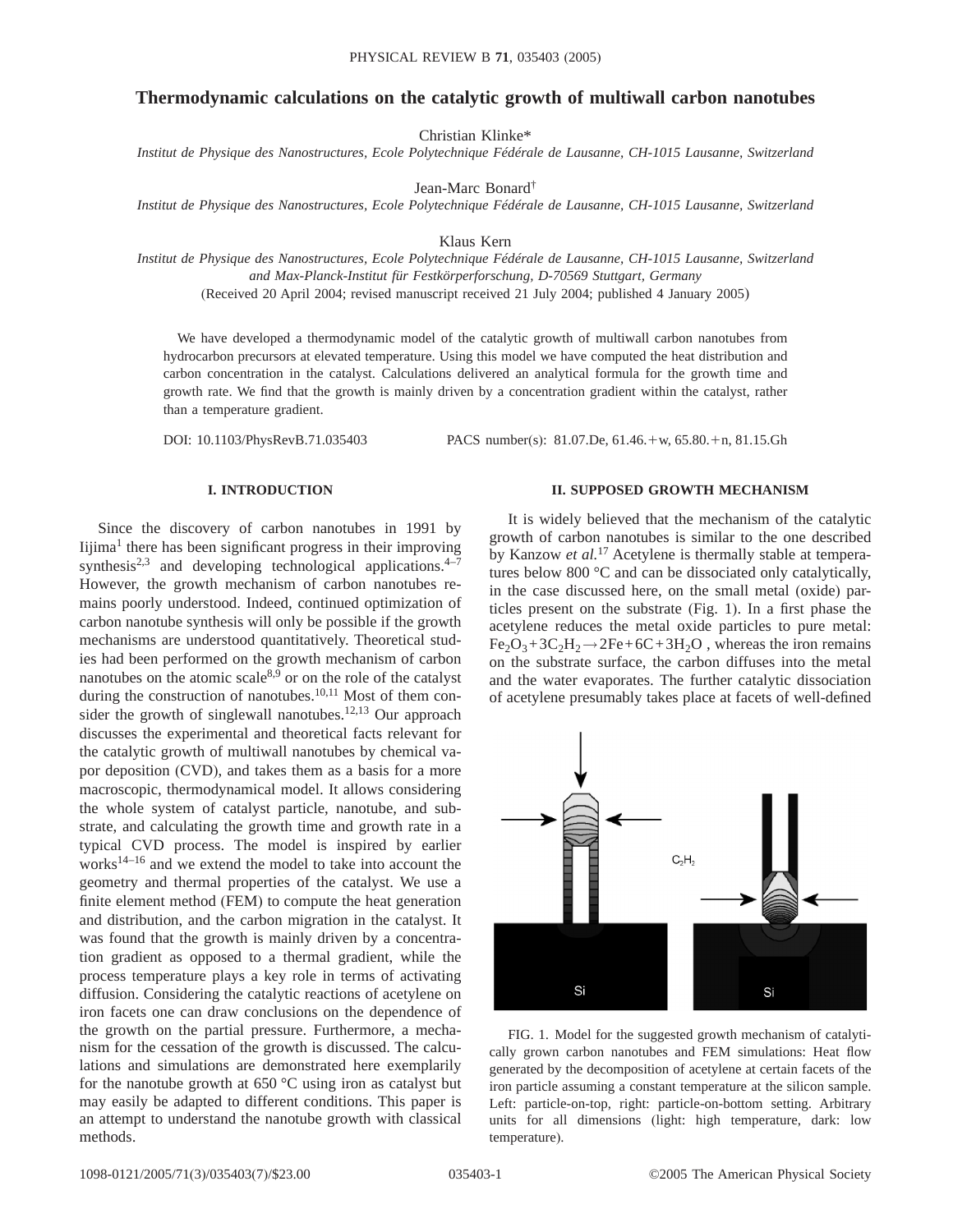crystallographic orientation.<sup>18</sup> The resulting hydrogen  $H_2$  is removed by the gas flow while the carbon is dissolved in the catalyst. For unsaturated hydrocarbons this process is highly exothermic. When the particle is saturated with carbon, the carbon leaves the particle at another, less reactive surface of the particle. This process is endothermic. The resulting density gradient of carbon in the particle leads to diffusion of carbon through the particle. In order to avoid dangling bonds, the carbon atoms assemble in an  $sp<sup>2</sup>$  structure at a less reactive facet of the particle, ultimately leading to nanotube formation.

The simple model presented in Fig. 1 describes the growth with a catalyst particle at either the top or bottom of the tube. In principle both cases work in the same way, but in the latter one the particle adheres more firmly to the substrate surface than in the former. There must be free particle facets that are exposed to the gas for the growth to proceed. In the second case the acetylene diffuses from the sides into the particle and the nanotube is constructed from the bottom up, whereas in the first case the gas diffuses from the sides and top into the particle.

It was noted in Ref. 15 that the nanotube growth did not begin immediately after the introduction of the hydrocarbon gas in the reactor, but that some carborized spots appear before rapid nanotube growth occurs. This suggests that a certain quantity of carbon must be dissolved in the catalyst before the nanotube growth can start. In addition, time is required for the oxided catalyst to be reduced.

#### **III. CALCULATIONS**

### **A. Preconditions**

Fe

The catalytic reaction  $C_2H_2 \rightarrow 2C_{\text{graphitic}} + H_2$  is highly exothermic. At 650 °C this reaction frees an energy of about  $262.8$  kJ/mol.<sup>19</sup> The two carbon atoms diffuse at a reactive facet into the catalyst particle and the hydrogen is taken away by the gas flow. The carbon diffuses through the particle to another less reactive facet where the carbon concentration is smaller and the temperature is lower. Similar models have been suggested by other authors.<sup>17,20–23</sup>

The crystalline properties and the availability of defined facets are crucial points in the growth of carbon nanotubes. In an extensive study on catalytic particles on top of carbon fibers prepared by CO decomposition, Audier *et al.*<sup>18</sup> found that there are relations between the crystallographic structure of the catalyst particles and the attached nanotubes. In the case of a bcc structure of the catalyst particle, the particle is a single crystal with a [100] axis parallel to the axis of the fiber, and the basal facets of the truncated cone, which appeared free of carbon, are (100) facets. Anderson and Mehandru<sup>24</sup> determined theoretically different activities of decomposition of acetylene on iron facets. Hung and Bernasek<sup>25</sup> mention that a complete decomposition of acetylene takes place at the Fe(100) facets with Fe(bcc), whereas molecular desorption was observed at the Fe(110) and  $Fe(111)$  facets. This may be due to differences in surface roughness.

The crystalline character of the catalyst particles under our typical experimental conditions was proven by electron diffraction measurements and *in situ* real-space transmission electron microscopy images.<sup>26</sup> At temperatures up to 1000 °C the catalyst particles are solid but a high material mobility and migration was observed during *in situ* heating of the catalyst. It has already been shown in Ref. 16 that the diameter of the nanotube is determined by the size of the catalyst particle.

Lee *et al.*<sup>27</sup> found experimentally that the length of the nanotubes increases linearly with time. This suggests that the growth is a steady state process. Standard continuum modeling can then be used to calculate the heat flow and carbon diffusion in the catalyst. We start to calculate the carbon flow through the catalyst particle assuming a steady state. The non-steady state will be discussed later in the paper.

### **B. Heat and particle diffusion**

The heat flow will be calculated with the particle flow (carbon atoms):

$$
\mathbf{j}_p = -D \nabla c \quad \text{Fick's first law,} \tag{1}
$$

where *D* is the diffusion constant, *c* the concentration, and *D* is given by

$$
D = D_0 \cdot \exp[-E_a/kT]
$$
 Arrhenius equation, (2)

where  $E_a$  is the activation energy and  $D_0$  the diffusion factor. We carry out the calculation exemplarily with carbon in

Fe(bcc),<sup>28</sup>  $D_0 = 2.2$  cm<sup>2</sup>/s, and  $E_a = 1.27$  eV [the case of carbon in Fe(fcc) is discussed later]. Thus

$$
D = 2.53 \times 10^{-11} \frac{\text{m}^2}{\text{s}} \text{ at } 923 \text{ K } (650 \text{ °C}). \tag{3}
$$

Following the iron-carbon-diagram, the maximal solubility of carbon in iron at 650 °C is *S*=65 ppm (weight). <sup>29</sup> Exceeding this amount leads to the formation of iron carbide Fe3C. This limit determines the maximal concentration gradient  $\nabla c$ . With Eq. (1),

$$
|\nabla c| = \frac{S}{d_{\text{diff}}} \cdot \frac{m_{\text{mol}}[\text{Fe}]}{m_{\text{mol}}[\text{C}]} \cdot \frac{1}{V_{\text{mol}}[\text{Fe}]},\tag{4}
$$

the diffusion distance  $d_{\text{diff}}$  (e.g.,  $d_{\text{diff}} \approx 1/2 d_{\text{particle}}$ ),  $m_{\text{mol}}[Fe] = 55.8 \text{ g/mol}, m_{\text{mol}}[C] = 12.0 \text{ g/mol}, \text{ and } V_{\text{mol}}[Fe]$  $=7.09\times10^{-6}$  m<sup>3</sup>/mol, one obtains

$$
|\nabla c| = 42.63 \frac{\text{mol}}{\text{m}^3} \cdot \frac{1}{d_{\text{diff}}}.
$$
 (5)

With Eqs.  $(1)$  and  $(3)$ :

$$
j_{p,\text{mol}}(\text{bcc}) = 1.079 \times 10^{-9} \frac{\text{mol}}{\text{m} \cdot \text{s}} \cdot \frac{1}{d_{\text{diff}}} \n\rightarrow j_{p,\text{N}}(\text{bcc}) = 6.499 \times 10^{14} \frac{\text{particle}}{\text{m} \cdot \text{s}} \cdot \frac{1}{d_{\text{diff}}}.
$$
\n(6)

Since  $C_2H_2 \Rightarrow 2C+H_2$ , we get the maximal heat flow through one facet with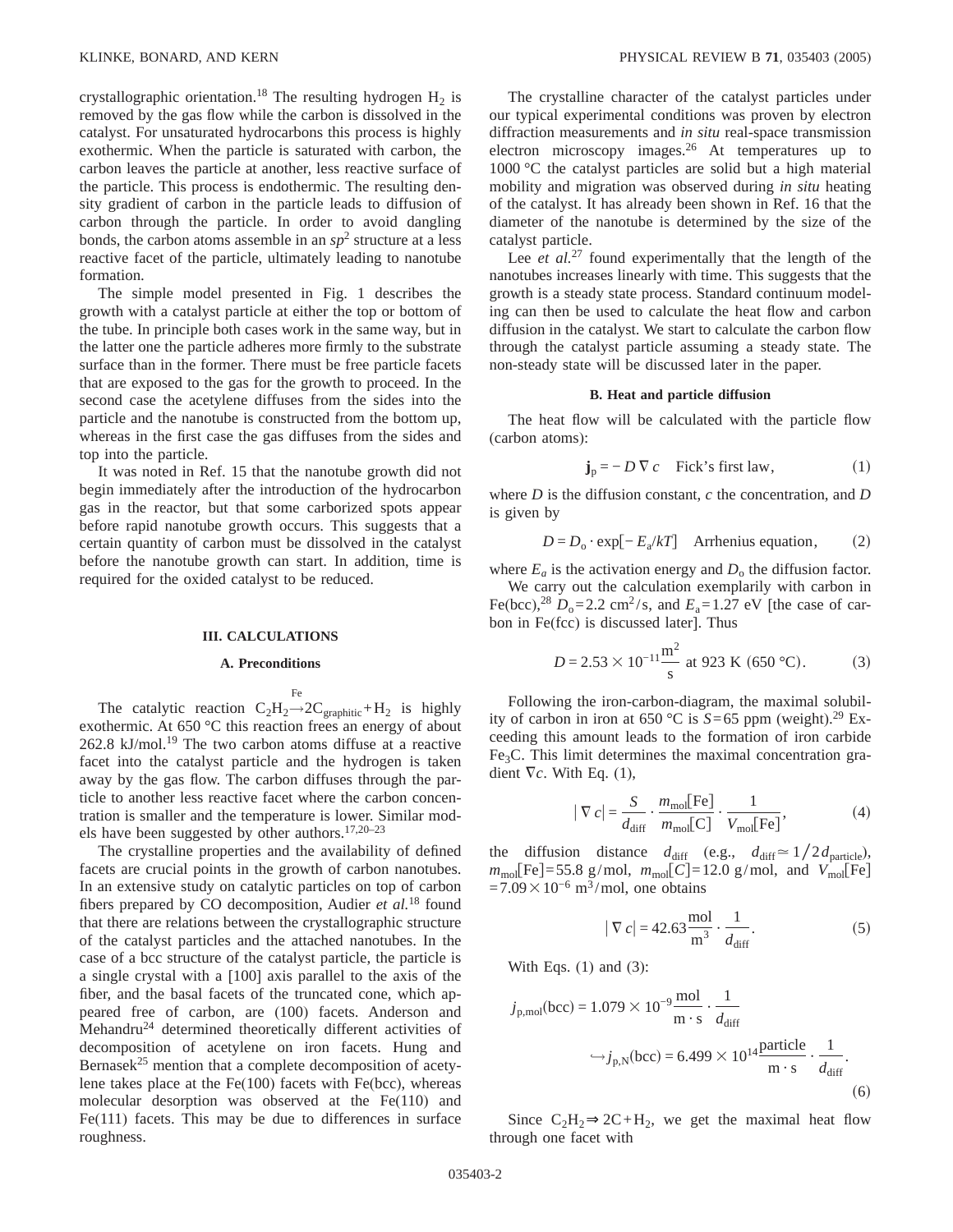$$
j_q = j_p \cdot 262.8 \frac{\text{kJ}}{\text{mol}} \cdot \frac{1}{2},
$$
  
 $j_q(\text{bcc}) = 1.418 \times 10^{-4} \frac{\text{J}}{\text{m} \cdot \text{s}} \cdot \frac{1}{d_{\text{diff}}}. \tag{7}$ 

Based on the results of many experiments we can define a typical nanotube: a hollow cylinder with a length of  $l_{nt}$ =5  $\mu$ m, an inner diameter of  $d_{in}=10$  nm, and an outer diameter of  $d_{\text{out}} = 20 \text{ nm} = d_{\text{particle}}$  (compare with Ref. 14). It has the volume of

$$
V_{\text{nt}} = \frac{\pi \cdot l_{\text{nt}}}{4} (d_{\text{out}}^2 - d_{\text{in}}^2) = 1.178 \times 10^{-21} \text{ m}^3
$$
  

$$
\triangle 2.572 \times 10^{-16} \text{ mol} \triangle 3.087 \times 10^{-18} \text{ kg}
$$
 (8)

with  $V_{\text{mol}}[C] = 4.58 \times 10^{-6} \frac{\text{m}^3}{\text{mol}}$ and

$$
m_{\text{mol}}[C] = 12.0 \text{ g} = 0.012 \text{ kg.}
$$
 (9)

Then the total of converted energy would be

$$
\Delta Q_{\text{total}} = 262.8 \frac{\text{kJ}}{\text{mol}} \cdot 2.572 \times 10^{-16} \text{ mol} \cdot \frac{1}{2} = 3.38 \times 10^{-11} \text{ J};
$$
\n(10)

and if all the heat was accumulated just in the catalyst particle and the nanotube, without a transfer to another reservoir, the nanotube would be heated up by

$$
\Delta T = \frac{\Delta Q_{\text{total}}}{c_{\text{q}}[\text{Fe}] \cdot m[\text{Fe}] + c_{\text{q}}[\text{C}] \cdot m[\text{C}]} = 6834 \text{ K.}
$$
 (11)

With the heat capacity  $c_0[Fe]=449$ , 0 J/kg·K,  $m[Fe]$  $= \pi / 6 \cdot (20 \text{ nm})^3 \cdot \rho[\text{Fe}] = 3.292 \times 10^{-20} \text{ kg}$  (e.g., sphere as catalyst particle, diameter: 20 nm),  $c_q[C]=710$ , 0 J/kg·K, and  $m[\text{C}]=6.945\times10^{-18}$  kg.

This seems to be a very high temperature increase. But one has to bear in mind that we have assumed an isolated nanotube, without any contact to the environment. The actual temperature rise will be much lower due to heat conduction by the substrate, as is discussed below.

#### **C. Growth time and rate**

It is possible to estimate the growth time  $t_{\text{growth}}$  for a nanotube. With Eq. (6) and the number of moles of the nanotube  $n_{nt}$ , this is

$$
t_{\text{growth}} = \frac{n_{\text{nt}}}{j_{\text{p}} \cdot \frac{1}{2} A_{\text{particle}}}
$$
 (12)

For the standard nanotube  $(n_{nt}=2.572\times10^{-16} \text{ mol})$ , we get  $t_{\text{growth}}(bcc)=3.8$  s. Using the parameters for carbon in Fe(fcc)<sup>28</sup> (*D*<sub>o</sub>=0.15 cm<sup>2</sup>/s,  $E_a$ =1.47 eV, thus *D*=1.33  $\times$ 10<sup>-13</sup> m<sup>2</sup>/s at 923 K) yields  $t_{\text{growth}}$ (fcc)=722 s. Analogously, the growth rate is  $v_{\text{growth}} = l_{\text{nt}}/t_{\text{growth}}$ , yielding



FIG. 2. Calculated growth rate as function of deposition temperature (500–750 °C) and nanotube diameter (5–35 nm in 5 nm increments). The inset shows the curves as a Arrhenius plot.

 $v_{\text{growth}}(\text{bcc})=1.3 \ \mu \text{m/s}$  and  $v_{\text{growth}}(\text{fcc})=6.9 \ \text{nm/s}$  for bcc and fcc iron, respectively. In the following we regard just Fe(bcc) because experimental results indicate growth rates in the order of 0.1–5  $\mu$ m/s assuming typical CVD conditions.

In order to evaluate the influence of the temperature on the growth time, Eq. (12) can be written [by using Eqs. (1), (8), and (9)] as

$$
t_{\text{growth}} = \frac{l_{\text{nt}} \cdot (d_{\text{out}}^2 - d_{\text{in}}^2)}{2 \cdot V_{\text{mol}}[C] \cdot d_{\text{particle}}^2 \cdot D \cdot |\nabla c|}.
$$
 (13)

The solubility *S* of carbon in iron as a function of temperature in the range from 500 to 740  $\degree$ C shows an essentially exponential dependence on temperature  $S = S_0$ exp[ $-β/T$ ], with *S*<sub>0</sub>=30.593 and *β*=12 028.62 K. *β* can be expressed in units of an energy as  $E_s = \beta k = 1.036$  eV. The temperature dependence of the diffusion coefficient *D* is descripted by Eq. (2). We assume that only the solubility and diffusion constant are temperature dependent. With Eq. (4), this leads to

$$
t_{\text{growth}} = \frac{\rho[\text{C}]}{\rho[\text{Fe}]} \cdot \frac{l_{\text{nt}} \cdot d_{\text{diff}} \cdot (d_{\text{out}}^2 - d_{\text{in}}^2)}{2d_{\text{particle}}^2 \cdot D_o \cdot S_o} \cdot \exp\left[\frac{E_a + E_S}{kT}\right].
$$
\n(14)

With  $d_{nt} = d_{particle} = d_{out} = 2 \cdot d_{in} = 2 \cdot d_{diff}$ , the growth rate  $v_{\text{growth}} = l_{\text{nt}}/t_{\text{growth}}$  then turns out to be

$$
v_{\text{growth}} = \frac{16}{3} \cdot \frac{\rho[\text{Fe}]}{\rho[\text{C}]} \cdot \frac{D_o \cdot S_o}{d_{\text{nt}}} \cdot \exp\left[-\frac{E_a + E_S}{kT}\right].
$$
 (15)

The growth rate  $v_{\text{growth}}$  is proportional to exp[ $-(E_a$  $+E<sub>S</sub>$ /*kT*] (which obviously has a strong temperature dependence) and to  $1/d_{\text{nt}}$ . This is in accordance with the experimental fingings of Lee *et al.*<sup>27</sup> for carbon nanotubes, and similar to the result Baker<sup>20</sup> found experimentally for carbon filaments  $v_{\text{growth}} \propto 1/\sqrt{d_{\text{particle}}}$ . The  $1/d_{\text{nt}}$  behavior is demonstrated in Fig. 2. The calculated growth rate is shown as a function of the deposition temperature in the range between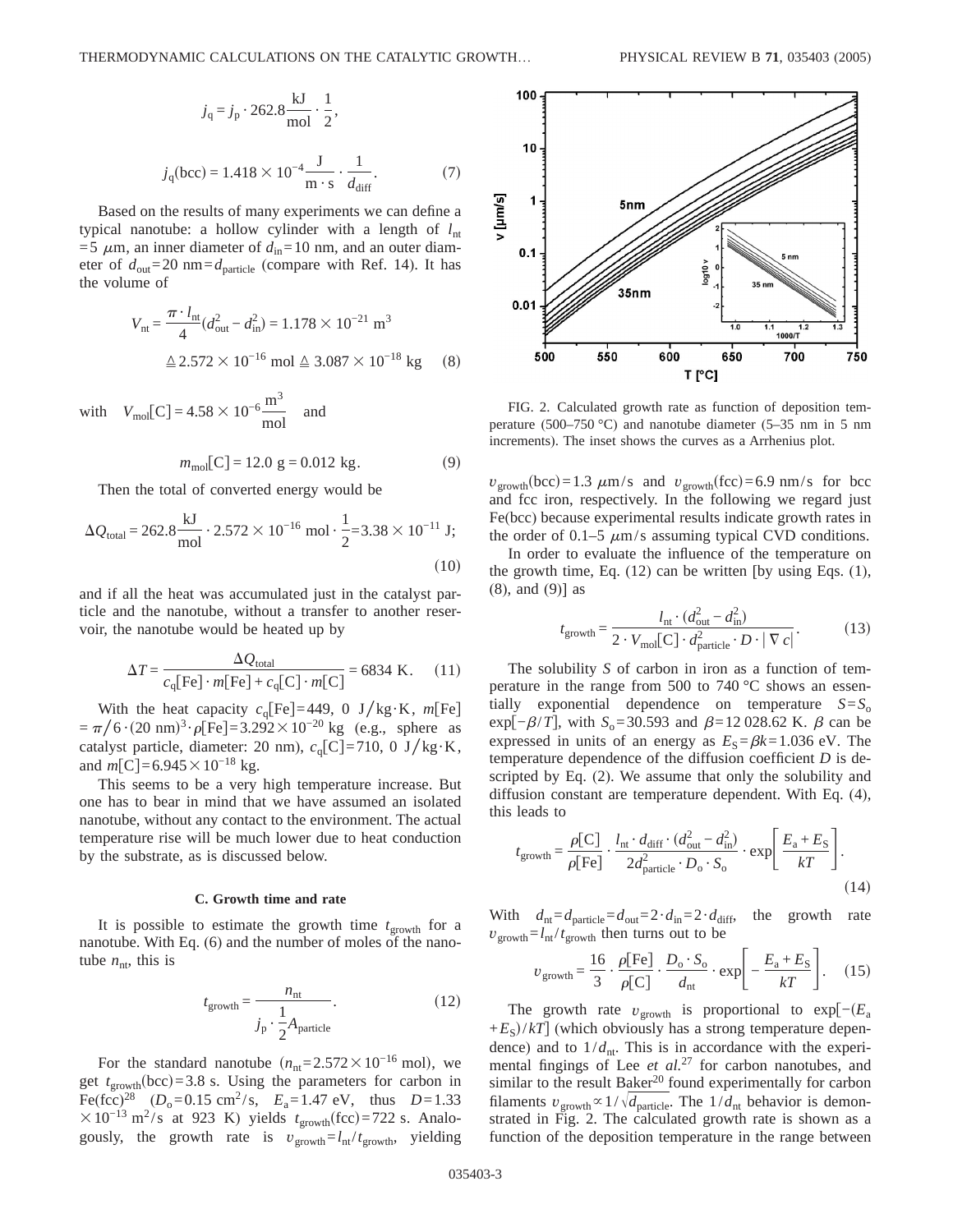500 and 750 °C and the nanotube diameter (5–35 nm in 5 nm increments).

In order to incorporate the effect of catalytic reactions at the surface of the catalyst particle, we start with

$$
v_{\text{growth,N}} = j_{\text{p,N}} \cdot A_{\text{creation}} = j_{\text{p,N}} \cdot \frac{1}{2} A_{\text{particle}},
$$
 (16)

where  $A_{\text{creation}}$  is the surface of nanotube generation. For the standard nanotube this is  $v_{\text{growth},N} = 4.083 \times 10^7$  particle/s. This may also be the rate of carbon atoms converted at the facets. Thus the reaction rate is  $v_{\text{reaction}} = 1 / 2 \cdot v_{\text{growth},N}$  $=2.042\times10^7$  reaction/s  $(C_2H_2\Rightarrow 2C+H_2)$ . The reaction flow is then  $j_{\text{reaction}} = v_{\text{reaction}} / (1/2A_{\text{particle}}) = 1/2 \cdot j_{\text{p,N}} = 3.25$  $\times 10^{22}$  reaction/(m<sup>2</sup>·s).

If one assumes that the carbon stock is an ideal gas, the impingement rate of gas particles on the catalyst is

$$
j_{\text{impact}} = \frac{p}{\sqrt{2\pi mkT}},\tag{17}
$$

where *m* is the mass of the gas molecule (here:  $m[C_2H_2]$  $=4.324\times10^{-26}$  kg, *T*=923 K) and *p* the pressure. At, e.g., 20 mbar=2000 Pa (standard experiment) we have then an impact rate of  $j_{\text{impact}} = 3.4 \times 10^{25}$  hits/ $(m^2 \cdot s)$ . Compared with the reaction rate  $j_{\text{reaction}} = 3.25 \times 10^{22} \text{ reaction} / (\text{m}^2 \cdot \text{s})$  this means that the surface is always saturated. A reduction of the growth rate should then occur at pressures under *p*  $=j_{\text{reaction}} \cdot \sqrt{2\pi m kT}$ =1.913 Pa=1.913×10<sup>-2</sup> mbar. A sticking coefficient less than 1 will influence these results. Note that, in principle, the variation of growth rate with pressure can be used to control the length of the nanotubes.

### **IV. SIMULATIONS**

We used two-dimensional finite element method (FEM) simulations to compute the temperature distribution in the particle, the nanotube, and the substrate. The carbon concentration in the catalyst particle was simulated as well. Specifically for the temperature distribution we compute  $\frac{\partial T}{\partial t}$ −kD*T*=0 and in the stationary case −kD*T*=0. The boundary conditions for a constant heat flow through the facet is  $\nabla T$  $=-\mathbf{j}_{q}/\lambda|_{\text{facet}}$  (with the heat conductivity  $\lambda$ ) and for a constant temperature at the facet  $T = T_b|_{\text{facer}}$ . Accordingly for the distribution of the carbon concentration we compute  $\partial c / \partial t$  $-D\Delta c=0$  and in the stationary case  $-D\Delta c=0$ . The boundary conditions for a constant particle flow through the facet is  $\nabla c = -\mathbf{j}_p / D|_{\text{facet}}$  (with the diffusion constant *D*) and for a constant carbon concentration at the facet  $T = c_b|_{\text{facet}}$ .

At the boundary we assume a heat penetration of  $\mathbf{j}_q$  at the horizontal and vertical facets of a model catalyst particle [bcc(100)-like facets, see Sec. III A] and constant temperature of  $T<sub>b</sub>$  at the three outer sides of the silicon substrate (Fig. 1). A distribution of temperature rise is then obtained for the defined geometry. The shape of the model particle is chosen to approximate those observed in experiments (e.g., Ref. 14). The particle can be on top of the nanotube (pushed up by the nanotube) or sticking to the substrate surface (while pushing up the nanotube). The silicon substrate has a length of 10  $\mu$ m and height of 5  $\mu$ m, which seems to be sufficient (a



FIG. 3. Dependence of the maximal temperature rise on (a) the nanotube length and (b) the particle radius using the particle-on-top and the particle-on-bottom setting. The simulated values for the particle-on-top setting fit well with a linear behavior in (a) and with a  $1/x$  behavior in (b). The solid lines are guides to the eye.

further enlargement did not cause a change in temperature in the simulations).

For the heat conductivity of the nanotube, the value for graphite in the direction parallel to the graphitic layers is assumed, rather than the (much higher) value for perfect single-wall nanotubes  $[\lambda = 2980.0 \text{ W/(m} \cdot \text{K})$  (Ref. 30)]. We therefore obtain an upper limit for the temperature rise. For iron,  $\lambda$  is taken at the same temperature as the value for silicon and graphite (373.2 K) although a value at 900 K has been reported (for iron only).

The particle-on-top setting is highly parameter dependent. The dependence of the maximum temperature in the particle on the nanotube length is approximately linear  $T_{\text{max}} \sim l_{\text{nt}}$ [Fig. 3(a)], while the dependence on nanotube radius varies as  $1/x$  law:  $T_{\text{max}} \sim 1/r_{\text{nt}}$  [Fig. 3(b)]. The standard nanotube  $(l_{\rm nt} = 5 \mu \text{m}, r_{\rm nt} = 10 \text{ nm}, d_{\rm diff} = 20 \text{ nm})$  reaches a temperature rise of  $\Delta T_{\text{top}}$ =6.474×10<sup>-4</sup> K with the particle on top (Fig. 1). For the standard tube 90% of the final temperature rise is reached already after 1.65  $\mu$ s. In contrast, in the particle-on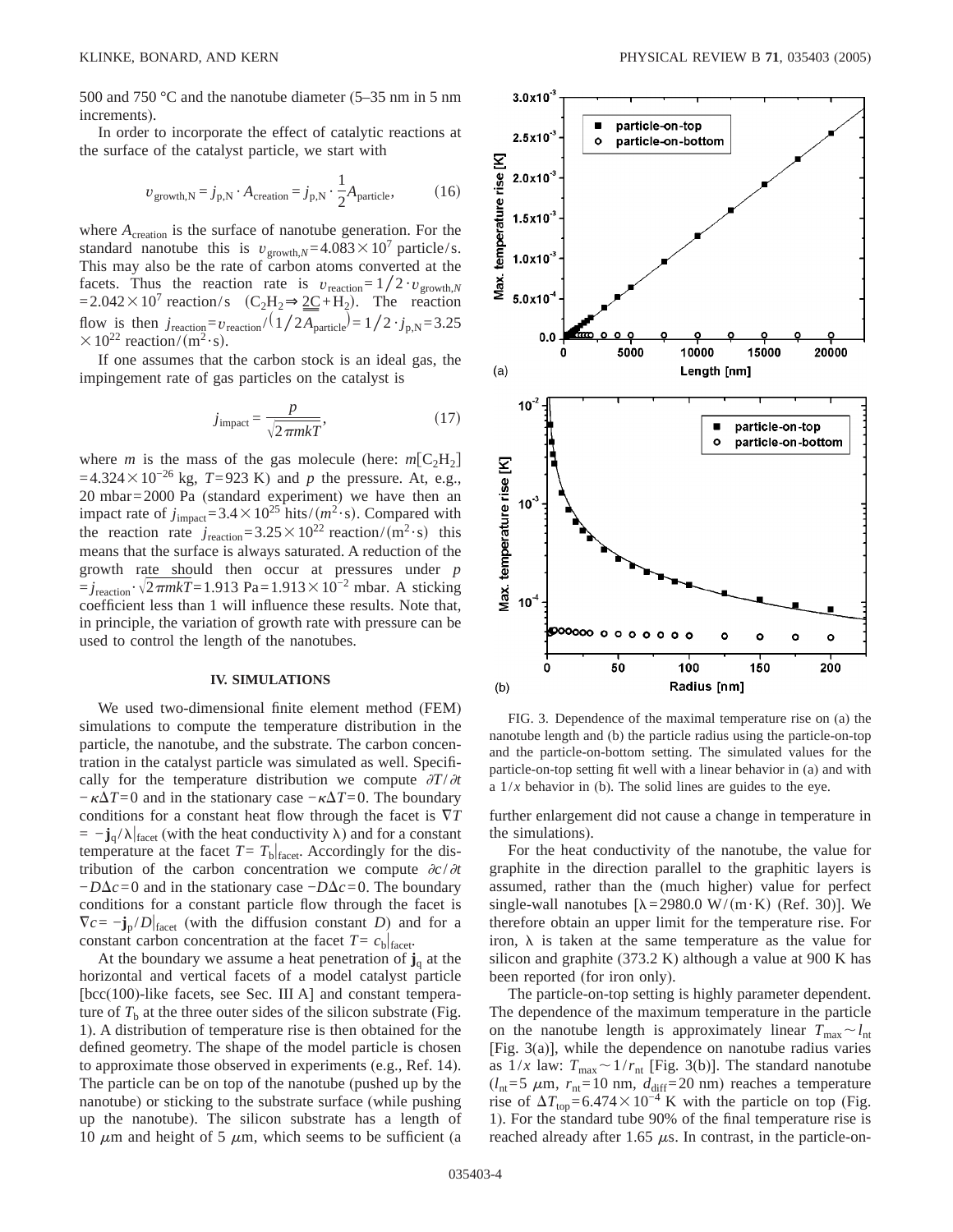bottom configuration the temperature rise is independent of the tube geometry. In this configuration the standard setting reaches a temperature rise of  $\Delta T_{\text{bottom}}$ =5.036×10<sup>-5</sup> K.

Accordingly simulations have been undertaken also for the distribution of the carbon concentration in the catalyst particle in the non-steady state mode. At the highly reactive facets we assume a flow corresponding to Eq. (6). On the less reactive facets a carbon concentration of 0 ppm is assumed. It turned out that, for the standard nanotube, it takes about 100  $\mu$ s to reach 90% of the final carbon concentration at one facet. This satisfies the assumption of steady state conditions in the catalyst particle during the growth, since the time for the complete growth lies in the range of seconds.

As the maximal temperature rise in the particle is very low, the diffusion of carbon through the particle can be considered to be driven solely by the concentration gradient. It is assumed that the concentration of carbon is 65 ppm (weight) on the facets where the catalytic decomposition takes place and 0 ppm where the nanotube is assembled. The diffusion through the particle is hence determined by Eq. (1).

### **V. DISCUSSION**

We have computed the growth rate of carbon nanotubes based on a new growth mechanism. We show that for realistic tube/particle geometries the expected temperature rise is negligible. Thus thermal radiation is also negligible and the carbon diffusion through the particle is not thermally driven but is determined by the carbon concentration gradient.

The difference between the calculated temperature rise  $\Delta T$ =6834 K if all the produced heat is retained in the particle and the nanotube [Eq. (11)] and the simulated  $\Delta T$  $=6.474\times10^{-4}$  K is due to the thermal coupling to the substrate in the latter case and the high thermal conductivities of iron, graphite, and silicon. The produced heat is distributed in the material very rapidly (diffusive flux through the iron particle, the nanotube, the silicon substrate, and out of the considered volume). In the particle-on-bottom scenario this flux is led away even more rapidly and the temperature rise is consequently smaller (diffusion direct into silicon substrate).

At first glance there seems to be no reason why the nanotubes should grow in one particular direction. But the silicon surface breaks the symmetry. The diffusion and the catalytic decomposition is favored at the top facets and the catalyst particle is pushed up by the growing nanotube. Only if the particle is bonded too strongly to the silicon surface does the nanotube grow in the upward direction while the particle remains on the surface.

Under the considered conditions, growth by surface diffusion is unlikely because it cannot explain the growth of multiwall nanotubes (growth of several walls with the same velocity, diffusion of carbon through the already created walls). Hung and Bernasek<sup>25</sup> report that carbon diffuses into bulk iron starting at temperatures  $T > 773$  K (500 °C). This means that multiwall carbon nanotubes cannot be created below this temperature. The mobility of carbon in iron will increase with the temperature since the diffusion coefficient *D* is highly temperature dependent. This explains why the nanotube growth is a thermal process. A certain mobility of the carbon atoms in the catalyst particle is essential for the growth. According to Hung and Bernasek<sup>25</sup> C<sub>2</sub>H<sub>2</sub> decomposes catalytically to pure C at temperatures  $T > 400$  K (127  $\degree$ C). Thus there is a well-defined window for the growth of pure nanotubes between 500 and 800 °C. At higher temperatures polycrystalline carbon adsorbes on the nanotube surface.<sup>14</sup> In the frame of the experiments discussed in Refs. 14 and 15 the lowest growth temperature was 620 °C. For plasma-enhanced CVD lower deposition temperatures are reported: e.g., Choi *et al.* observed the experimental growth of nanotubes at 550 $\,^{\circ}$ C.<sup>31</sup>

The cessation of the catalytic growth may be caused by the formation of amorphous carbon on the catalyst particle. This can be generated catalytically or by condensation of decomposed hydrocarbons.<sup>14</sup> Acetylene can be cracked at relatively low temperatures due to the Boltzmann distribution of the thermal energy of the gas. There are always some gas molecules with enough energy for the cracking. Of course, the proportion increases with higher temperatures and thus finally there will be more amorphous carbon. Hung and Bernasek<sup>25</sup> report a blocking of the reaction sites in the case of high carbon coverage. Additionally an oversupply of carbon [more then 65 ppm (weight) on the reaction surface] can cause the formation of iron carbide Fe<sub>3</sub>C. The diffusion of carbon through Fe<sub>3</sub>C is very low  $(D=6\times10^{-16} \text{ m}^2/\text{s}$  at 650 °C<sup>32</sup>). If Fe<sub>3</sub>C is generated on the reaction surfaces, this can also stop the growth of the nanotubes.  $H_2$  in the gas flow can etch the oversupply of amorphous carbon<sup>33</sup> and extend the growth time and thus the nanotube length. Indeed, this prolongation of the nanotubes was observed experimentally (e.g., by Kim *et al.*3). A reduction of pressure may help as well, but this would also slow down the growth of nanotubes.

The calculations allow us to estimate the growth time and growth rate. It is questionable if continuum modeling is valid on the nanometer scale, but the calculated results correlate well with the experimental data. In Table I, some experimental data for the nanotube growth are listed and compared with calculated values. The calculated values for the growth rate fall quite well in the range of the experimental data of our own group, and the calculated growth time is at the lower limit of the experimental data. From other experimental groups just limited data are available, and their conditions can differ considerably from ours. Thus the growth rate could be limited by factors not considered here (gas pressure/ flow, homogeneity of temperature, catalyst preparation, etc.). Two examples for growth rates obtained by other groups are mentioned in Table I. Their values are about one order of magnitute lower than our results. It has to be considered that the calculated values are for ideal standard tubes. However, the diameter of the tubes in the experiments vary usually between 5 and 50 nm and the length between 2 and 10  $\mu$ m and not all conditions of CVD processes are well known. Maiti *et al.*<sup>34</sup> and Nardelli *et al.*<sup>35</sup> evaluated a catalyst-free growth model by molecular dynamics and found a growth rate of 160 nm/s at 1000 K. This is substantially lower than what we found experimentally as well as with the calculations presented here. The reason for this might lie in the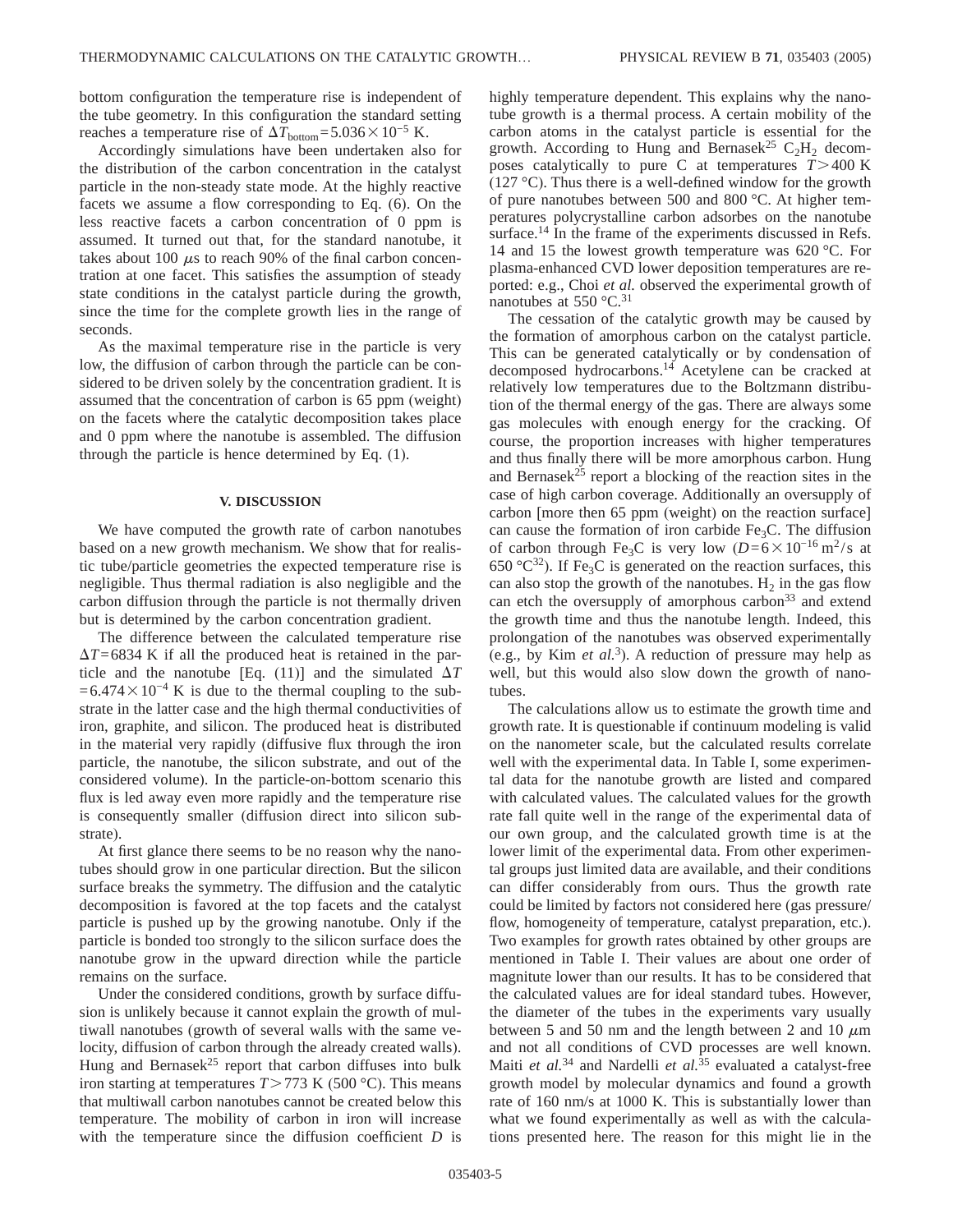| Source                 | Growth time $[s]$ | Growth rate $\lceil \mu m/s \rceil$ | Temperature $[^{\circ}C]$ | Diameter [nm] |
|------------------------|-------------------|-------------------------------------|---------------------------|---------------|
| Calculated (in text)   | 3.8               | 1.3                                 | 650                       | 20            |
| Calculated (not shown) | 0.4               | 12.1                                | 700                       | 10            |
| Ref. 15                | < 60              | > 0.16                              | 720                       |               |
| Ref. 16                | <10               | > 0.1                               | 720                       | 5             |
| Ref. 37                | 10                | $0.9 - 5.1$                         | 700                       | $5 - 10$      |
| Ref. 38                | $10 - 15$         | $0.9 - 8.0$                         | 700                       | $5 - 10$      |
| Ref. 39                |                   | 0.1                                 | 650                       |               |
| Ref. 40                |                   | 0.27                                | 800                       | $15 - 25$     |

TABLE I. Comparison of calculated values with available experimental data for growth time and growth rate.

importance of the catalytic growth by the according particle. The catalytic decomposition and the accompanying diffusion seem to accelerate the growth considerably.

According to our calculations the growth rate is not influenced by a varying length but just by the diameter of the nanotube as  $v_{\text{growth}} \propto 1/d_{\text{nt}}$ . Baker *et al.*<sup>21</sup> found experimentally a dependence of  $v_{\text{growth}} \propto \frac{1}{\sqrt{d_{\text{nt}}}}$  for carbon filaments. The difference between the  $1/\sqrt{d_{\text{nt}}}$  dependence for filaments and the calculated dependence  $1/d<sub>nt</sub>$  for nanotubes may lie in the fact that carbon nanotubes are hollow graphitelike structures and the carbon filaments consist of monolithic amorphous carbon, which may result in a slower growth. However, Lee *et al.*<sup>27</sup> found experimentally the same  $v_{\text{growth}}$  $\propto$  1/ $d_{\rm nt}$  dependence for carbon nanotubes. They also found that the growth time is linearly proportional to the nanotube length  $t_{\text{growth}} \propto l_{\text{nt}}$ . This is another hint that the growth is mainly a steady state process and thus the usage of Fick's first law is justified. Our model also reflects their finding that the growth rate increases superproportionally with temperature.36

The discussed activation time (time when the catalyst is already exposed to acetylene but the nanotube growth has not yet started) was observed as well.<sup>15</sup> This period might be due to the reduction of  $Fe<sub>2</sub>O<sub>3</sub>$  to pure iron.

In order to directly compare the experimental data with the calculations the growth needs to be observed *in situ* to determine the growth time of one individual nanotube and to determine at the same time the length of this tube and its diameter. For carbon filaments this was done as early as 1972 by Baker *et al.*<sup>21</sup> But detailed studies for carbon nanotubes are still lacking because *in situ* growth measurements on nanotubes are difficult to perform.

We have shown that the growth rate is a function of the applied partial pressure, and that effects should be evident below a pressure of about  $2 \times 10^{-2}$  mbar. In Refs. 37 and 38 the influence of the partial pressure on the growth velocity is addressed, e.g., in Ref. 37 for the pressures  $10^{-4}$ ,  $10^{-3}$ , and  $10^{-2}$  mbar growth rates of 1.5, 3.7, and 4.7  $\mu$ m/s are measured.

While our calculations are necessarily approximate, they give a clear quantitative picture of the nanotube generation process. Naturally, a different tube/catalyst geometry will lead to different values of  $v_{\text{growth}}$  and  $t_{\text{growth}}$ . The calculations can easily be repeated with other material parameters (e.g., for  $CH<sub>4</sub>$  as carbon source gas and nickel as catalyst particle).

## **VI. CONCLUSIONS**

We performed thermodynamic modeling of the catalytic generation of carbon nanotubes which allowed us to estimate the growth time and growth rate. The conclusions of the model are supported by experimental results. We find that the growth is mainly driven by carbon concentration gradients in the catalyst particle, rather than by temperature gradients.

### **ACKNOWLEDGMENT**

The Swiss National Science Foundation (SNF) is acknowledged for the financial support.

- \*Electronic address: cklinke@us.ibm.com. Present address: IBM Watson Research Center, 1101 Kitchawan Road, Yorktown Heights, NY 10598, USA.
- †Present address: Rolex S.A., 3-7 Rue Francois-Dussaud, 1211 Geneva 24, Switzerland.
- 1S. Iijima, Nature (London) **354**, 56 (1991).
- 2H. Kind, J. M. Bonard, C. Emmenegger, L. O. Nilsson, K. Hernadi, E. Maillard-Schaller, L. Schlapbach, L. Forro, and K. Kern, Adv. Mater. (Weinheim, Ger.) **11**, 1285 (1999).
- 3W. Kim, H. C. Choi, M. Shim, Y. Li, D. Wang, and H. Dai, Nano

Lett. **2**, 703 (2002).

- <sup>4</sup>M. Croci, J. M. Bonard, O. Noury, T. Stöckli, and A. Chatelain, Chem. Vap. Deposition **8**, 89 (2002).
- <sup>5</sup>N. de Jonge, Y. Lamy, K. Schoots, and T. H. Oesterkamp, Nature (London) **420**, 393 (2002).
- 6H. Sugie, M. Tanemura, V. Filip, K. Iwata, K. Takahashi, and F. Okuyamab, Appl. Phys. Lett. **78**, 2578 (2001).
- 7G. Z. Yue, Q. Qiu, B. Gao, Y. Cheng, J. Zhang, H. Shimoda, S. Chang, J. P. Lu, and O. Zhou, Appl. Phys. Lett. **81**, 355 (2002).
- <sup>8</sup> J. C. Charlier, A. DeVita, X. Blase, and R. Car, Science **275**, 646